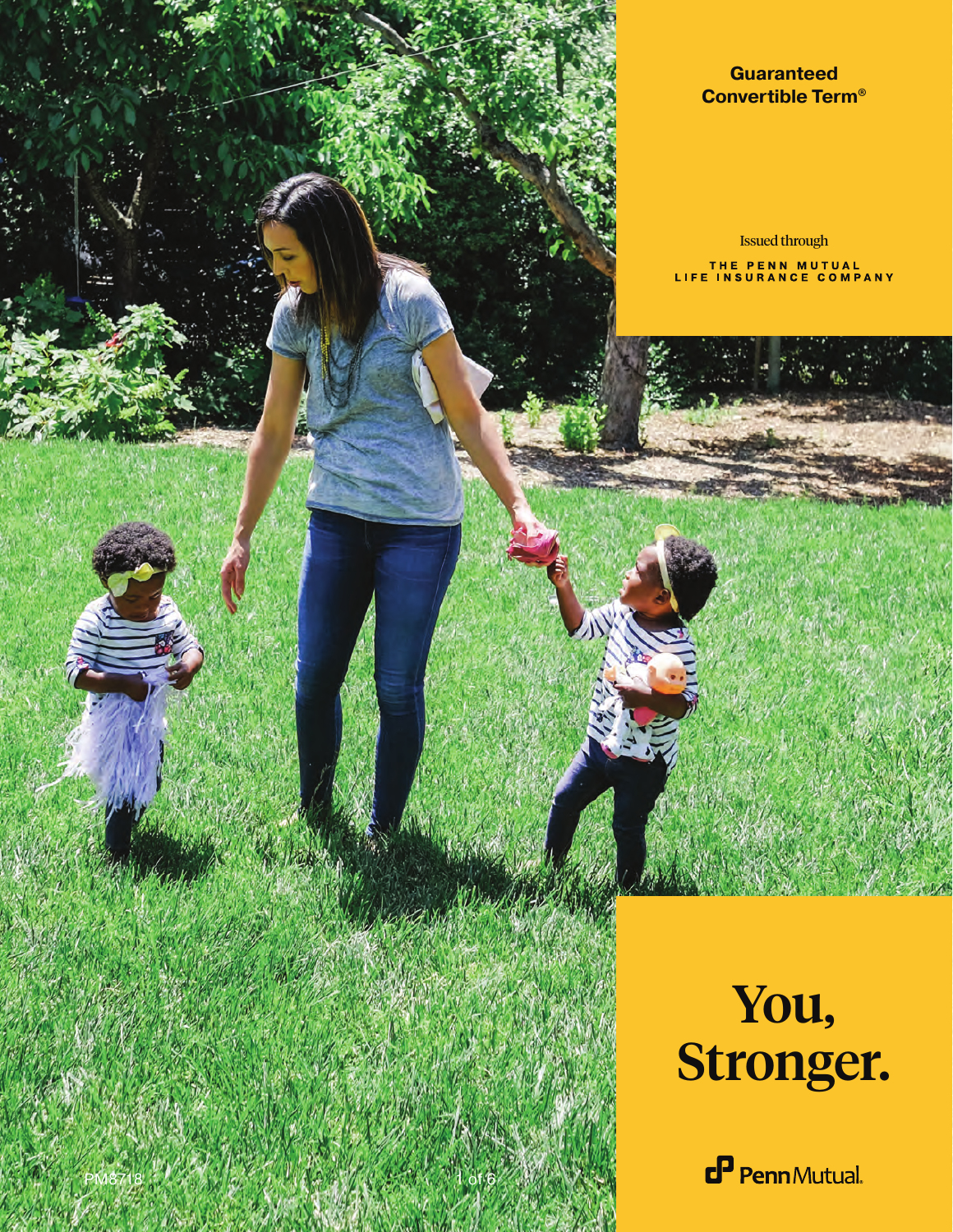# You'll thank yourself now. And later.

Life is unpredictable, but protection for your family shouldn't be. That's why we offer Guaranteed Convertible Term—life insurance that protects your family or business for a period of 10, 15, 20 or 30 years and also guarantees your eligibility for lifetime protection in the future.<sup>1</sup>

1 All guarantees are based on the claims-paying ability of the issuer.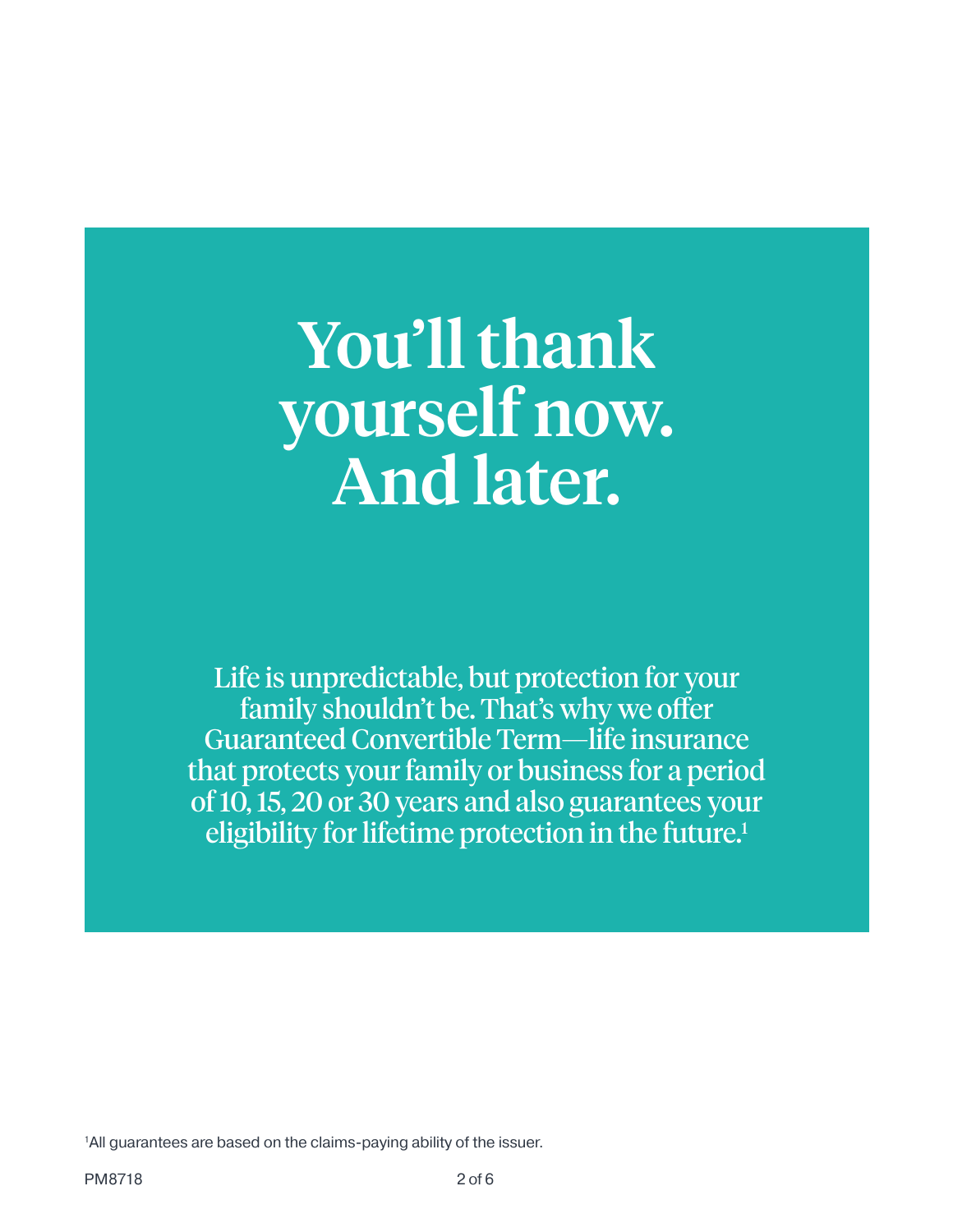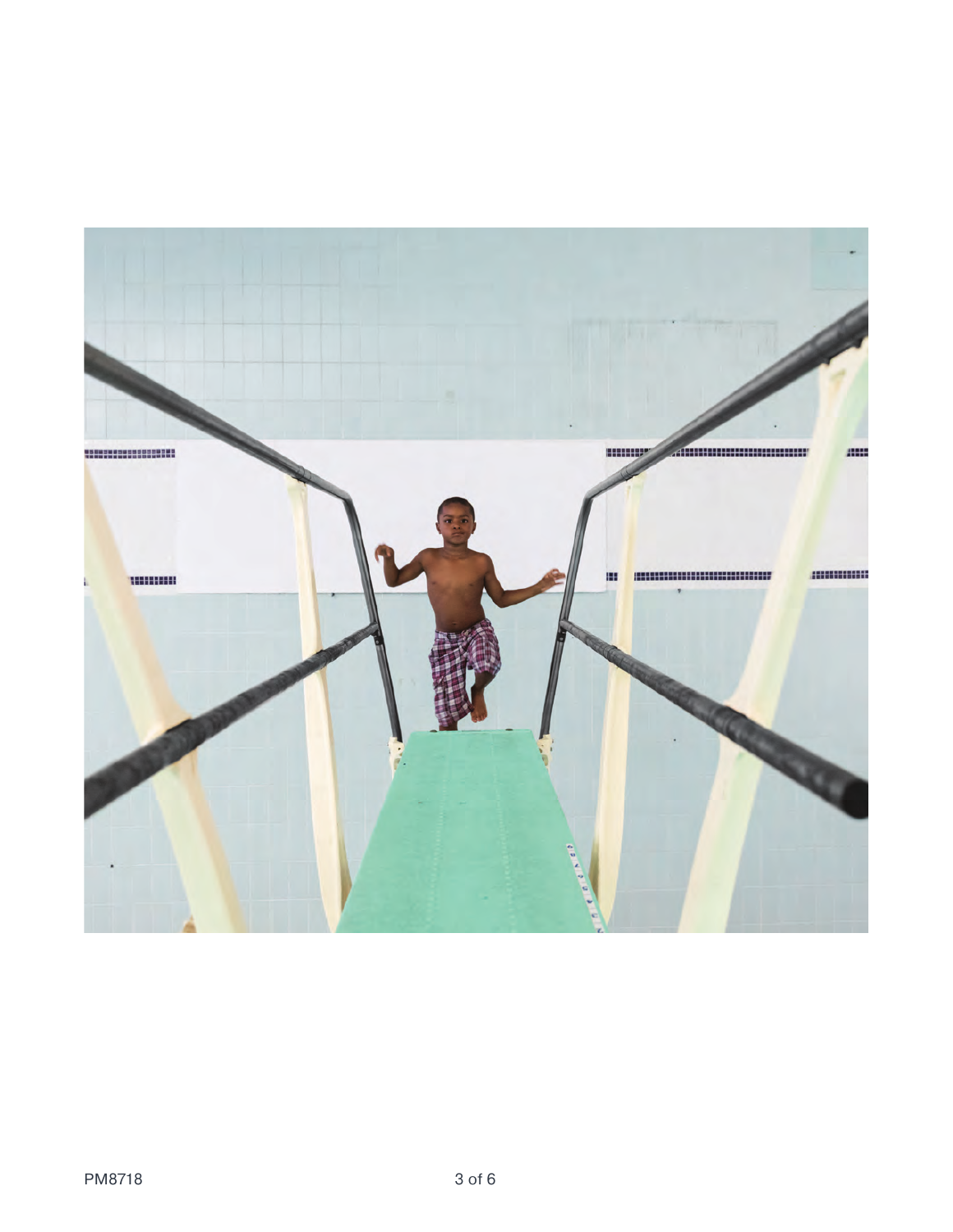# Guaranteed protection for a set number of years.

And you have the option to convert your policy to a permanent life insurance policy for lifetime protection.<sup>1</sup>

You're probably wondering what's so special about being able to convert. When you convert a term policy to a permanent policy, your new permanent policy rates are based on your health at the time you purchased your term policy—not your health at the time you convert.

This is a big deal because you're at your youngest and typically your healthiest when you first purchase your term policy. You won't even have to answer a single medical question at the time you convert.

And the reason so many people do convert is that permanent insurance provides death benefit protection and it also builds cash value for you.

Do you want to hear the icing on the cake? When you convert, you can choose from any of our permanent life products available in your state. Plus, if you've had your term life policy for at least one year, you'll receive a premium credit to help with the cost of the new permanent policy.2

1 As long as you are still under age 70, conversion can take place at any time during a 10, 15, or 20-year policy period, or up to year 20 of a 30-year policy period.

2 The conversion credit is available starting in the second policy year and does not include any policy fees, premium for a substandard rate class or premium for optional benefits.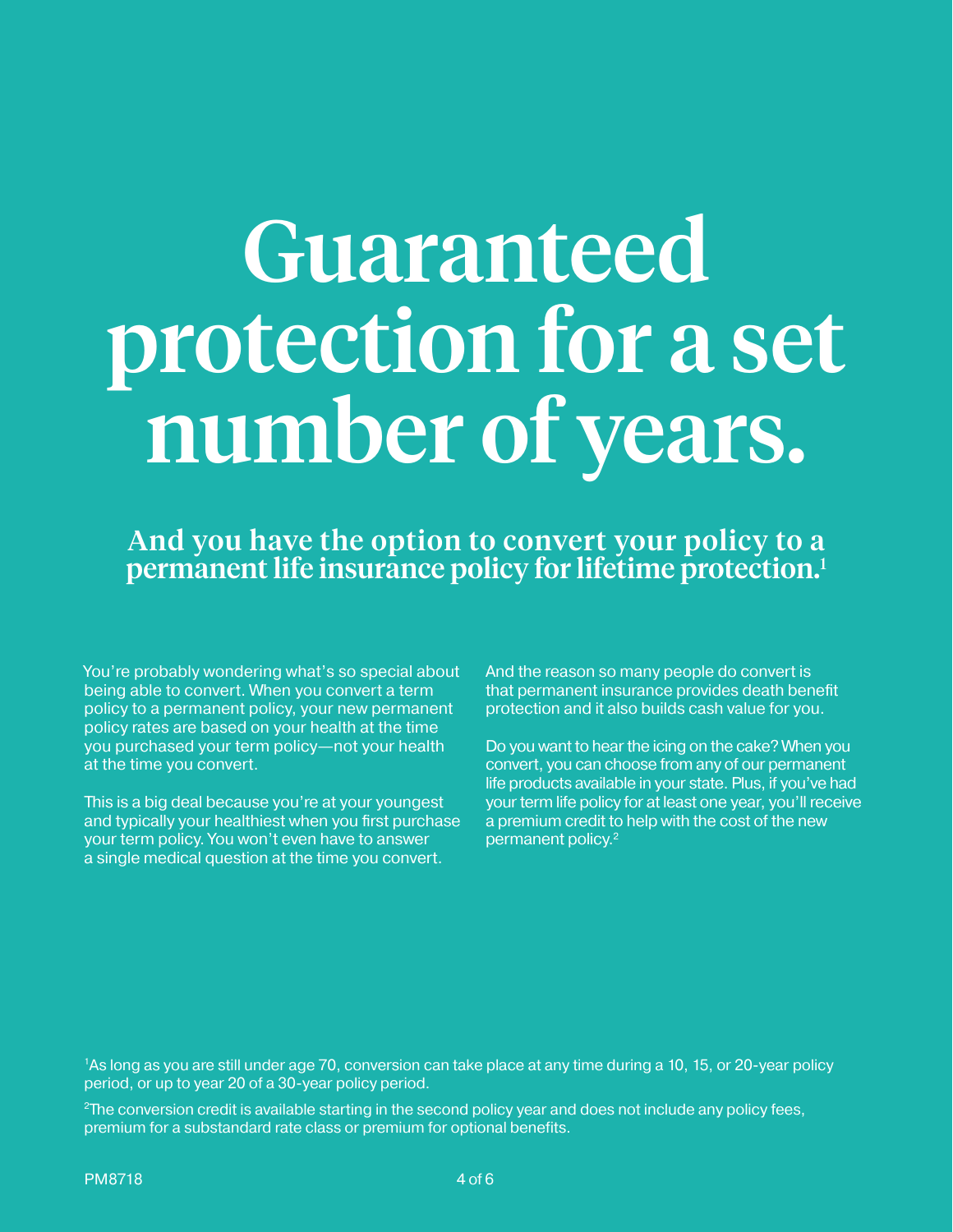## Customizable Because It's Your Policy

If you're looking for more than what a basic policy provides, we offer options for additional coverage. You can see the full list of options here:

**https://www.PennMutual.com/GCT-Riders**

Income-Tax-Free Death Benefit

Your beneficiaries can access the death benefit without waiting for your estate to settle. This means they will have resources to help pay off a mortgage, send a loved one to college, keep a business afloat or accomplish other things that are important to you or them. Because that's really what it's all about.

You, Stronger.

Our financial professionals are here to help you become financially stronger today, so you don't have to spend your time worrying about tomorrow.